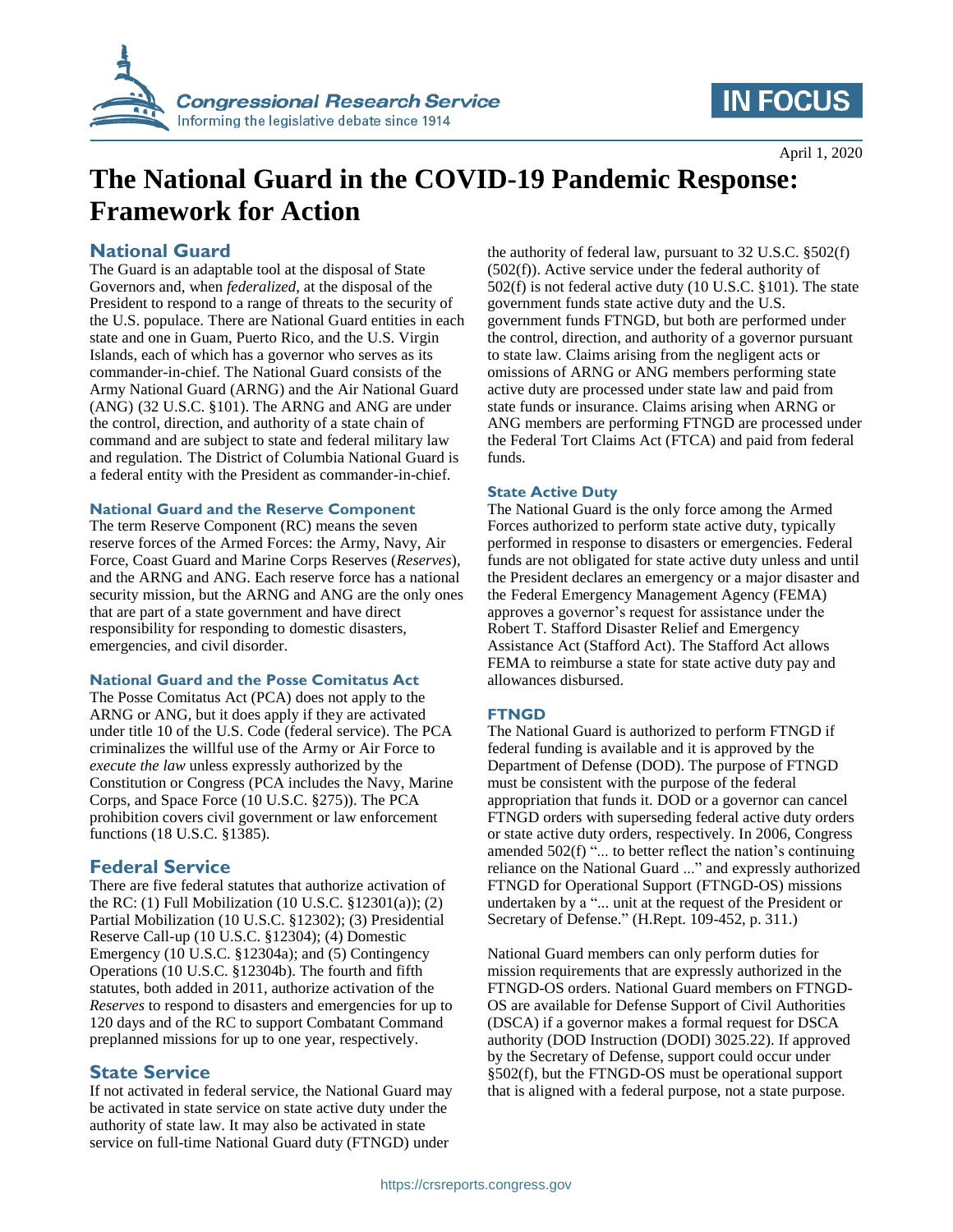### **COVID-19 Pandemic Response**

The Stafford Act allows the U.S. government to provide assistance to state and local governments after a disaster or during an emergency, to include funding National Guard state active duty for a state mission or FTNGD-OS for a federal mission. DOD's DSCA policy allows it to assist states if reimbursed by another federal agency, such as FEMA (DOD Directive (DODD) 3025.18).

#### **502(f) Activation Authority**

COVID-19 Pandemic and 502(f) activation milestones in 2020 include:

- 11 March World Health Organization (WHO) classifies COVID-19 outbreak as a pandemic.
- 13 March President declares COVID-19 pandemic is a National Emergency.
- 19 March Council of Governors asks the Secretary of Defense to establish a separate DSCA 502(f) activation authority approval process for governors.
- 22 March President Donald J. Trump issues a memorandum (President's Memorandum) directing FEMA reimbursement of DSCA 502(f) activation authority for some states.
- 23 March DOD information paper explains there is no change to DODI 3025.22 DSCA 502(f) activation authority approval process.
- 27 March DOD statement modifies DODI 3025.22 DSCA 502(f) activation authority approval process.
- 30 March FEMA guidance explains the process for adding states to the President's memorandum.

The President's memorandum contained two directives:

- FEMA will fund National Guard activities in response to the COVID-19 Pandemic.
- DOD will authorize 502(f) activation for the California. New York, and Washington National Guard on a reimbursable basis and request their governors activate the National Guard under 502(f) to fulfill FEMA missions assigned to DOD.

The President later added Guam, Florida, Louisiana, Maryland, New Jersey, Puerto Rico, and Massachusetts to the second directive.

#### **502(f) Activation Authority Approval**

DOD's March 23 information paper describing the President's memorandum states: (1) DOD can only authorize 502(f) activation for National Guard forces performing a DOD mission or providing DSCA on a reimbursable basis; and (2) DOD cannot authorize 502(f) activation for a state mission. DOD approval of a FEMA mission assignment request will only result in a 502(f) activation if reimbursement is available and DOD determines National Guard forces are the best option to fulfill an assigned FEMA mission, which is consistent with DODI 3025.22. DOD retains its discretion to deny a FEMA mission assignment request or to refuse to fulfill a request with personnel and equipment from the active duty,  $502(f)$ activated National Guard, or activated RC (including the ARNG and ANG on active duty in federal service).

**Modified 502(f) Activation Authority Approval**

Four days after issuing the information paper, DOD modified the DSCA process to allow 502(f) activation authority approval similar to the separate process requested by the Council of Governors. According to DOD's March 27 statement, the modification creates a conditional preauthorization in response to a FEMA mission assignment request to DOD and ensures accelerated federal funding for National Guard 502(f) activation "... to aid in whole-ofgovernment COVID-19 response efforts." DOD designated FEMA's National Response Coordination Center as the single point of entry for all requests for assistance. A preauthorization is subject to these conditions:

- The states and territories or FEMA must identify specific requirements for COVID-19 support in accordance with the Stafford Act.
- For requirements originating from the states and territories, these requests must be submitted to FEMA.
- FEMA provides DOD with a fully reimbursable mission assignment.

The Secretary of Defense delegated authority to the Assistant Secretary of Defense for Homeland Defense and Global Security (ASD(HD&GS)) to approve mission assignment requests meeting these conditions.

#### **502(f) Funding Approval**

The President's memorandum requesting specific governors to activate their National Guard under 502(f) appears to harmonize the purpose of state service in a FTNGD-OS duty status with the purpose of federal funding for a *national* response to the COVID-19 pandemic. FEMA's March 30 guidance explains the Administration's process for including additional states in the President's memorandum. The Administration will consider adding states to this memorandum if a state's request for 502(f) authority is based on certain criteria:

- A state must have an approved major disaster declaration for the COVID-19 response or have a major disaster declaration request pending with FEMA.
- A state must have 500 members or 2% of its National Guard on state active duty for a COVID-19 response.
- A state must submit a request through the FEMA Regional Administrator to the FEMA Administrator for 502(f) reimbursement that identifies emergency support activities the National Guard will conduct for COVID-19 support, consistent with the Stafford Act.
- FEMA will issue a fully reimbursable mission assignment to DOD, including reimbursement for FTNGD-OS that fulfills the mission, for states approved under these criteria.

The U.S. government will fund a state's 502(f) activation for 30 days from the date the Administration adds the state to the President's memorandum. The Administration will work with states approved under these criteria to assess the need for extending 502(f) activation authority.